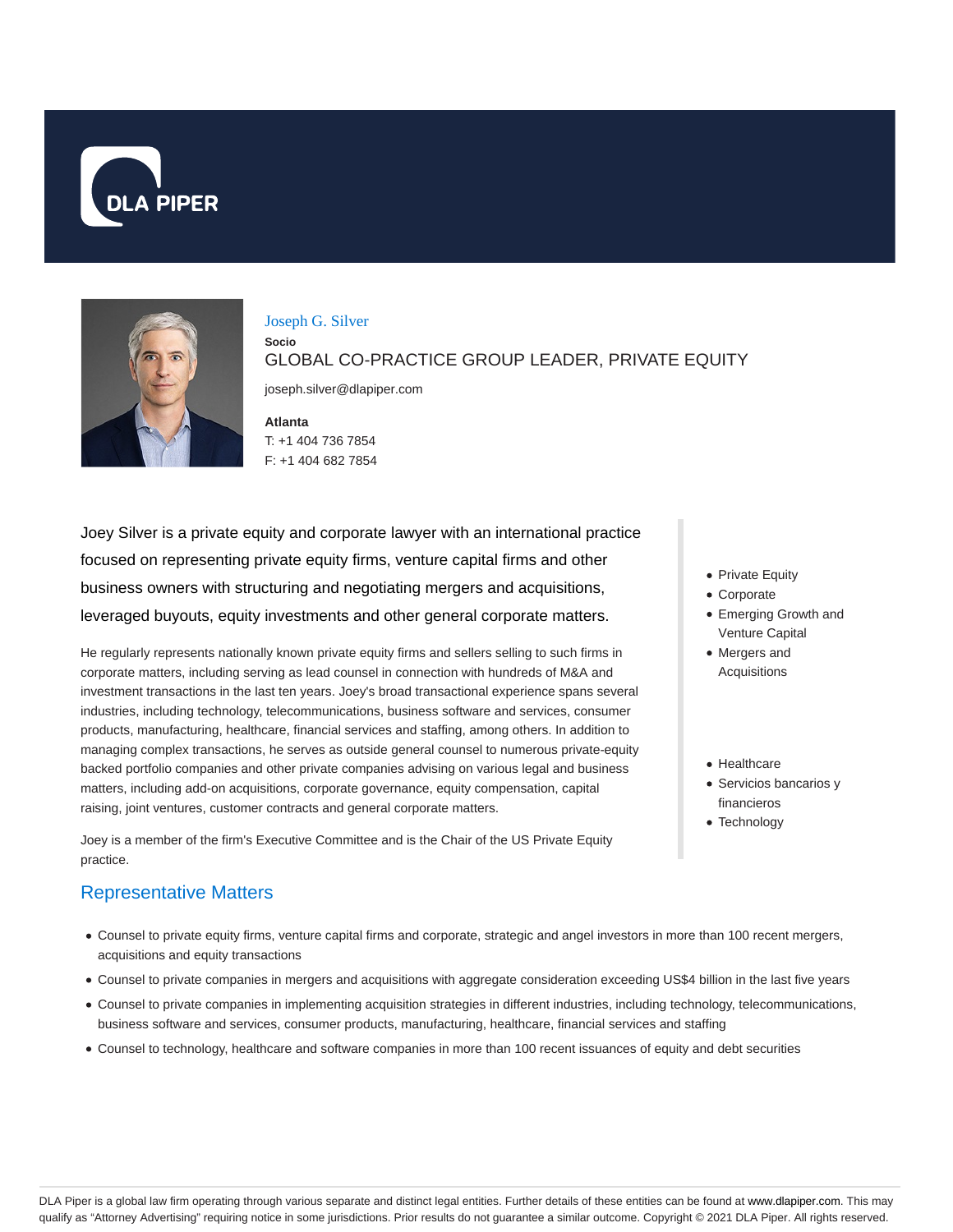# Admisión

Georgia

#### Reconocimientos

- Chambers USA
	- Band 3, Georgia Corporate/M&A (2019-2022)
	- o Band 4, Georgia Corporate/M&A (2014-2018)
	- Up and Coming, Georgia Corporate/M&A (2013)
- The Legal 500 United States o Recommended, Private Equity Buyouts (2022)
	- Recommended, M&A/Corporate and Commercial Private Equity Buyouts (2019-2021)
	- Recommended, Commercial Deals & Contracts (2018)

#### Formación

- J.D., University of Georgia School of Law 1997 cum laude
- B.A., Psychology and Business Administration, Vanderbilt University with honors

## Asociaciones profesionales

- Association for Corporate Growth
- Southern Capital Forum
- Technology Association of Georgia

#### **NOVEDADES**

Joey is a regular speaker and panelist in the local investment community and has published several articles.

## Publicaciones

**Antitrust regulators focus on private equity**

21 June 2022

The consent order imposes a ten-year pre-transaction approval and notification requirement on JAB and on the required divestiture purchaser.

## NOTICIAS

**DLA Piper shortlisted in five categories for The Deal Awards 2021**

#### 2 August 2021

DLA Piper is pleased to announce that the firm has been shortlisted in five categories by The Deal in its annual awards recognizing the advisers, professionals, firms and banks driving the market forward.

DLA Piper is a global law firm operating through various separate and distinct legal entities. Further details of these entities can be found at www.dlapiper.com. This may qualify as "Attorney Advertising" requiring notice in some jurisdictions. Prior results do not guarantee a similar outcome. Copyright © 2021 DLA Piper. All rights reserved.